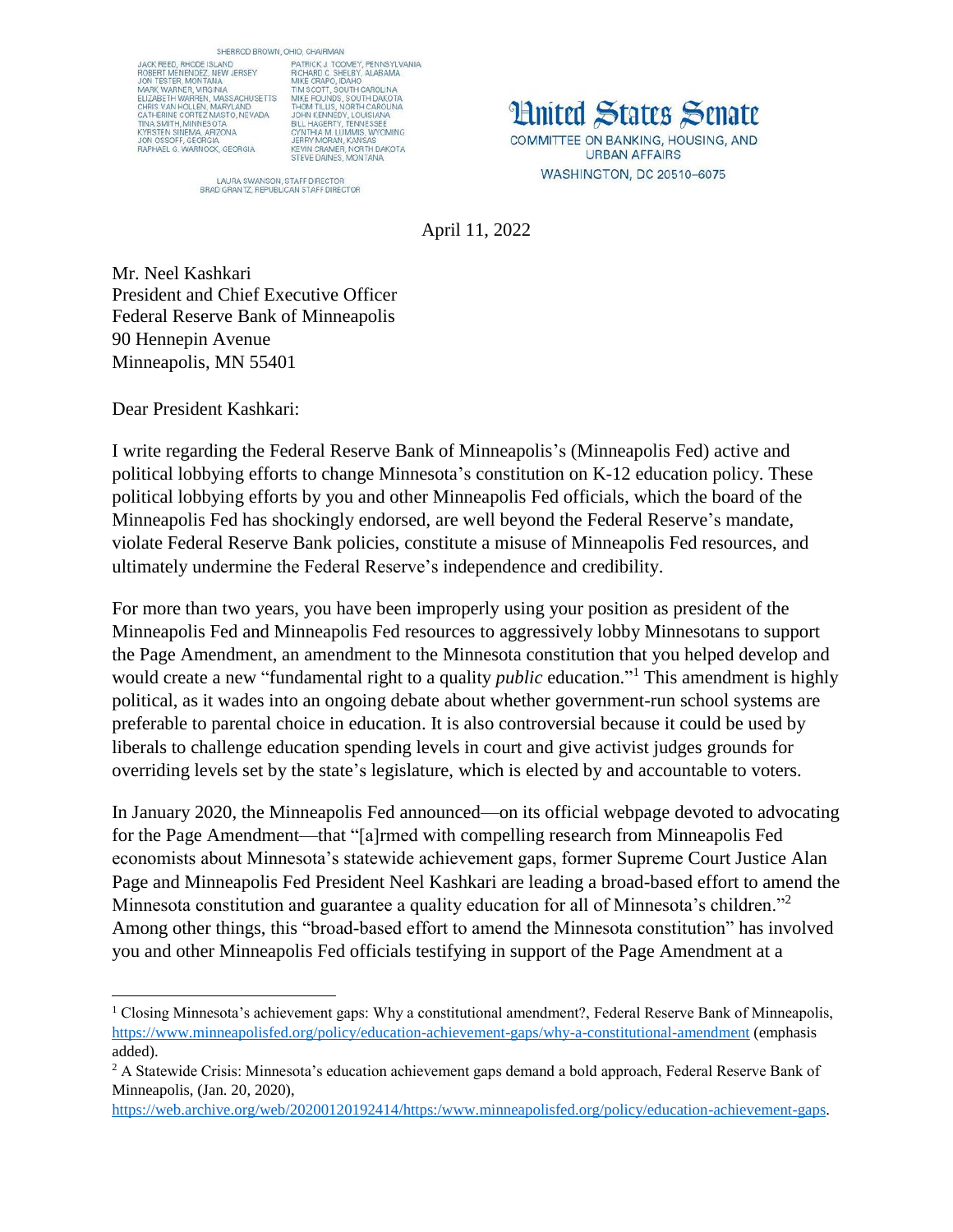Minnesota legislative hearing;<sup>3</sup> publishing op-eds in support of the Page Amendment in Minnesota newspapers and on the Minneapolis Fed's website;<sup>4</sup> enlisting Minneapolis Fed employees to conduct research and publish press releases in support of the Page Amendment;<sup>5</sup> and holding various "community conversation" events with Minnesota community leaders to build political support for the Page Amendment across the state.<sup>6</sup>

Setting aside the merits of your proposal, these political lobbying efforts on the issue of K-12 education are well beyond the Federal Reserve's mandate. Nowhere in the Federal Reserve's governing statute is there a mention of education policy.<sup>7</sup> As the nation's central bank, the Federal Reserve has an important, apolitical, and narrow statutory mandate: to "promote effectively the goals of maximum employment, stable prices, and moderate long-term interest rates."<sup>8</sup> A Federal Reserve Bank engaging in an aggressive campaign to amend a state's constitution regarding primary and secondary education clearly does not fall within this mandate.

[https://www.minneapolisfed.org/article/2020/education-clauses-in-state-constitutions-across-the-united-states;](https://www.minneapolisfed.org/article/2020/education-clauses-in-state-constitutions-across-the-united-states) Anusha Nath, *No evidence that education amendments increase litigation*, Federal Reserve Bank of Minneapolis (Feb. 3, 2021)[, https://www.minneapolisfed.org/article/2021/no-evidence-that-education-amendments-increase](https://www.minneapolisfed.org/article/2021/no-evidence-that-education-amendments-increase-litigation)[litigation;](https://www.minneapolisfed.org/article/2021/no-evidence-that-education-amendments-increase-litigation) Vanessa Palmer and Alene Tchourumoff, *New educational-disparities tool provides transparency, empowers Minnesotans to pursue change*, Federal Reserve Bank of Minneapolis (Sept. 15, 2021), [https://www.minneapolisfed.org/article/2021/new-educational-disparities-tool-provides-transparency-empowers-](https://www.minneapolisfed.org/article/2021/new-educational-disparities-tool-provides-transparency-empowers-minnesotans-to-pursue-change)

[minnesotans-to-pursue-change.](https://www.minneapolisfed.org/article/2021/new-educational-disparities-tool-provides-transparency-empowers-minnesotans-to-pursue-change)

l <sup>3</sup> *See* Neel Kashkari and Alene Tchourumoff, Testimony to the Minnesota House Education Policy Committee (Mar. 8, 2021), [https://www.house.leg.state.mn.us/hjvid/92/893564;](https://www.house.leg.state.mn.us/hjvid/92/893564) *see also* Letter from President Neel Kashkari to Members of the House Education Policy Committee (Mar. 5, 2021),

<https://www.house.leg.state.mn.us/comm/docs/iIJOqwb7r0eDO3lxup1Wjg.pdf> (thanking the committee for "welcoming the Federal Reserve Bank of Minneapolis to speak on behalf" of the Page Amendment).

<sup>4</sup> *See, e.g.*, President Neel Kashkari and Justice Alan Page, *Star Tribune op-ed: Journey toward equity must begin at school* (May 4, 2021), [https://www.minneapolisfed.org/article/2021/star-tribune-op-ed-journey-toward-equity-must](https://www.minneapolisfed.org/article/2021/star-tribune-op-ed-journey-toward-equity-must-begin-at-school)[begin-at-school;](https://www.minneapolisfed.org/article/2021/star-tribune-op-ed-journey-toward-equity-must-begin-at-school) President Neel Kashkari and Justice Alan Page, *Minnesota School Boards Association Journal oped: Quality education should be a civil right* (Mar. 3, 2021),

[https://www.minneapolisfed.org/article/2021/minnesota-school-boards-association-journal-op-ed-quality-education](https://www.minneapolisfed.org/article/2021/minnesota-school-boards-association-journal-op-ed-quality-education-should-be-a-civil-right)[should-be-a-civil-right;](https://www.minneapolisfed.org/article/2021/minnesota-school-boards-association-journal-op-ed-quality-education-should-be-a-civil-right) President Neel Kashkari and Justice Alan Page, *Star Tribune op-ed: Our push for an education amendment has only gotten more relevant* (Jul. 13, 2020),

[https://www.minneapolisfed.org/article/2020/neel-kashkari-alan-page-our-push-for-an-education-amendment-has](https://www.minneapolisfed.org/article/2020/neel-kashkari-alan-page-our-push-for-an-education-amendment-has-only-gotten-more-relevant)[only-gotten-more-relevant.](https://www.minneapolisfed.org/article/2020/neel-kashkari-alan-page-our-push-for-an-education-amendment-has-only-gotten-more-relevant)

<sup>5</sup> *See e.g.*, Alyssa Augustine, *Tackling Minnesota's education achievement gaps*, Federal Reserve Bank of Minneapolis (Mar. 31, 2020), [https://www.minneapolisfed.org/article/2020/tackling-minnesotas-education](https://www.minneapolisfed.org/article/2020/tackling-minnesotas-education-achievement-gaps)[achievement-gaps;](https://www.minneapolisfed.org/article/2020/tackling-minnesotas-education-achievement-gaps) Alyssa Augustine, *Research shows broad support for a quality public education for all children*, Federal Reserve Bank of Minneapolis (Mar. 6, 2020), [https://www.minneapolisfed.org/article/2020/research-shows](https://www.minneapolisfed.org/article/2020/research-shows-broad-support-for-a-quality-public-education-for-all-children)[broad-support-for-a-quality-public-education-for-all-children;](https://www.minneapolisfed.org/article/2020/research-shows-broad-support-for-a-quality-public-education-for-all-children) Anusha Nath and Scott Dallman, *Education Clauses in State Constitutions Across the United States*, Federal Reserve Bank of Minneapolis (Jan. 8, 2020),

<sup>6</sup> *See e.g.,* Children First: A Community Conversation on Educating All Children (Jan. 13, 2020),

[https://www.minneapolisfed.org/events/2020/children-first-a-community-conversation-on-educating-all-children;](https://www.minneapolisfed.org/events/2020/children-first-a-community-conversation-on-educating-all-children) The Time Is Now to Put Minnesota Children First: A Conversation in St. Cloud (Dec. 7, 2021),

[https://www.minneapolisfed.org/events/2021/the-time-is-now-to-put-minnesota-children-first-a-conversation-in-st](https://www.minneapolisfed.org/events/2021/the-time-is-now-to-put-minnesota-children-first-a-conversation-in-st-cloud)[cloud;](https://www.minneapolisfed.org/events/2021/the-time-is-now-to-put-minnesota-children-first-a-conversation-in-st-cloud) *see also* Page amendment: Every child deserves a quality public education, Federal Reserve Bank of Minneapolis, [https://www.minneapolisfed.org/policy/education-achievement-gaps?page=2.](https://www.minneapolisfed.org/policy/education-achievement-gaps?page=2)

<sup>7</sup> *See* 12 U.S.C. Ch. 3.

<sup>8</sup> 12 U.S.C. § 225a.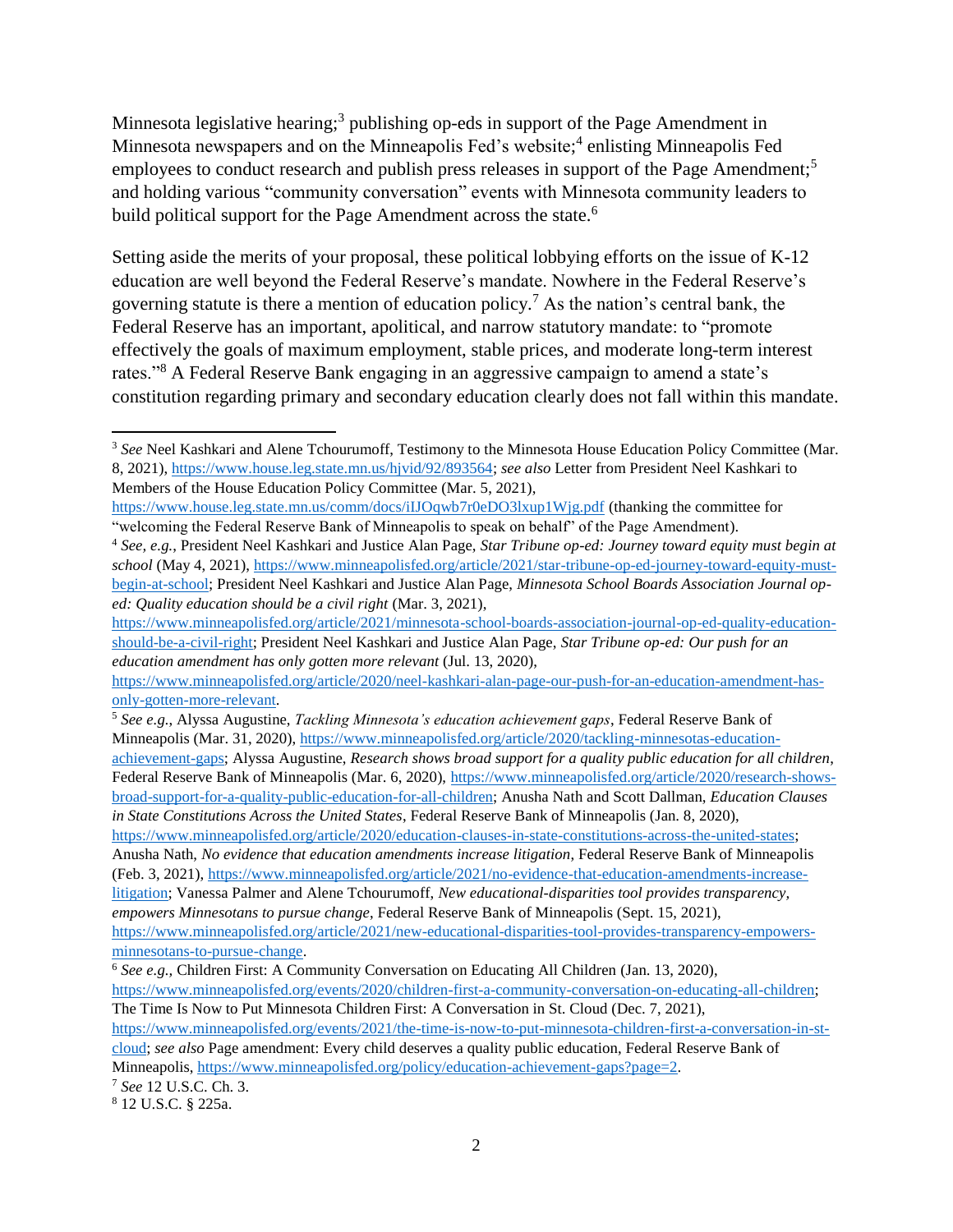Instead of engaging in mission creep, the Minneapolis Fed should focus on its day job of fighting the runaway 40-year-high inflation that the Federal Reserve has allowed to spiral out of control.

Furthermore, it is improper for Federal Reserve officials to use their official positions and Federal Reserve resources to lobby in support of a specific public policy proposal—on any subject, let alone one that is far outside the Federal Reserve's narrow statutory mandate—or to be engaged in political activity of any kind. Federal Reserve Bank policies explicitly prohibit political activities in order to preserve the Federal Reserve's independence. The Minneapolis Fed's own Code of Conduct states that:

The Federal Reserve Banks have a unique need to protect their independence from the political process. Therefore, although an employee may participate or become involved in issues of general public concern or debate, the employee's association with the Bank must not be publicized in connection with any political activity. Further, an employee may not engage in political activity while on duty or on Bank premises, and must be extremely cautious to avoid any suggestion of Bank sponsorship or support of such activities.<sup>9</sup>

Your persistent use of your position as president of the Minneapolis Fed, as well as your use of Minneapolis Fed resources, including Minneapolis Fed employees and the Minneapolis Fed's official website, to lobby in support of the Page Amendment plainly violates this provision of the Minneapolis Fed's Code of Conduct. Indeed, rather than seeking to avoid associating these political activities with the Minneapolis Fed, you have been clear and unabashed in your support of them.<sup>10</sup> Moreover, you have publicly stated that your purpose for supporting the Page Amendment is explicitly political: your aim is "to solve a political problem" by using the law to "break through the political gridlock" on education issues.<sup>11</sup> This activity is especially

l

[https://www.minneapolisfed.org/events/2021/page-amendment-a-community-conversation-with-moorhead-mn](https://www.minneapolisfed.org/events/2021/page-amendment-a-community-conversation-with-moorhead-mn-community-leaders-about-educating-all-of-our-children)[community-leaders-about-educating-all-of-our-children](https://www.minneapolisfed.org/events/2021/page-amendment-a-community-conversation-with-moorhead-mn-community-leaders-about-educating-all-of-our-children) ("Why hasn't Minnesota been able to make that progress [in education]? And what I realized is that politics in Minnesota seems to be getting in the way. . . . I reached out to Justice Page because I knew he had spent 22 years on Minnesota's Supreme Court, and I knew by reputation that he had a lifetime of passion for education equity. And I asked him a question. I said, Justice Page, I'm not a lawyer, I have a question for you: is there a way we could use the law to break through the political gridlock and to literally put children first and to lead the real change that we know needs to take place? . . . . So ultimately what are we trying to do? We're trying to solve a political problem."); President Neel Kashkari and Justice Alan Page, *Star Tribune op-ed: Journey toward equity must begin at school* (May 4, 2021),

<sup>9</sup> Code of Conduct, Federal Reserve Bank of Minneapolis (Revised Jun. 15, 2009),

[https://www.minneapolisfed.org/~/media/files/about/codeofconduct.pdf?la=en.](https://www.minneapolisfed.org/~/media/files/about/codeofconduct.pdf?la=en)

<sup>&</sup>lt;sup>10</sup> *See e.g.*, Page amendment: Every child deserves a quality public education, Federal Reserve Bank of Minneapolis, [https://www.minneapolisfed.org/policy/education-achievement-gaps?page=2.](https://www.minneapolisfed.org/policy/education-achievement-gaps?page=2)

<sup>&</sup>lt;sup>11</sup> Remarks of President Neel Kashkari, *Page amendment: A community conversation with Moorhead, MN community leaders about educating all of our children* (Mar. 31, 2021),

<https://www.minneapolisfed.org/article/2021/star-tribune-op-ed-journey-toward-equity-must-begin-at-school> ("We believe a constitutional amendment is necessary to put children first and break through the political gridlock that has prevented the state from eliminating its terrible education disparities, among the worst in the nation.").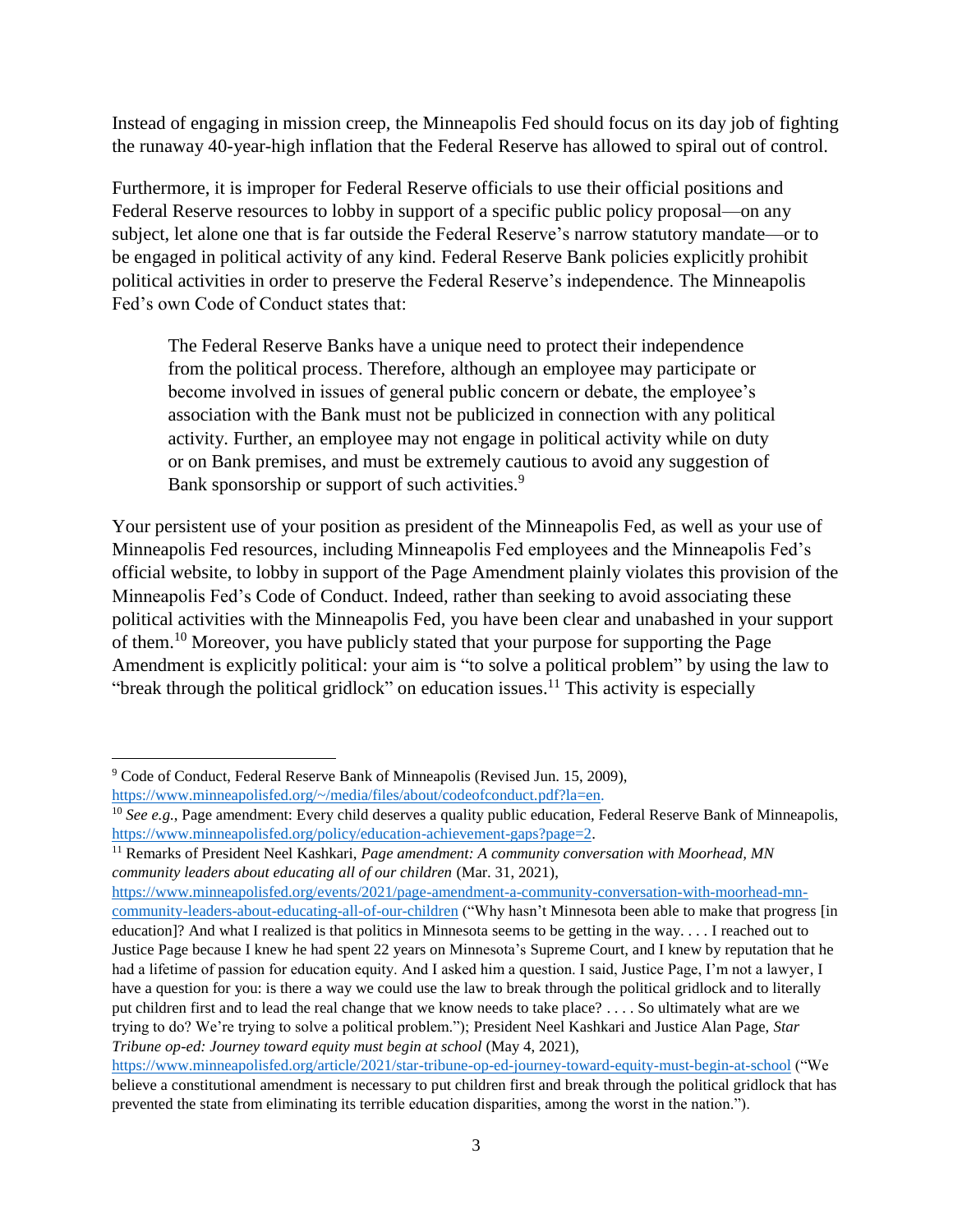disconcerting because the resources expended on this education campaign ultimately come out of the taxpayers' pocket.

The Minneapolis Fed's political activities also undermine the Federal Reserve's independence and credibility. Historically, the Federal Reserve's independence and careful adherence to nonpartisanship have allowed it to avoid being seen as a politicized body. However, the Minnesota Fed's fervent political lobbying efforts have had the opposite effect. With runaway inflation at a 40-year high, the primary role of the Minneapolis Fed should be carrying out the Federal Reserve's dual mandate enshrined in statute—not solving the "political problem" of "political gridlock" in the Minnesota legislature concerning K-12 education policy.

Unfortunately, the Minneapolis Fed, under your leadership, has embraced politically-charged social causes far outside of the Federal Reserve's statutory mandate.<sup>12</sup> When I asked for records about these activities, the Minneapolis Fed engaged in unacceptable stonewalling of this legitimate Congressional oversight request by refusing to provide any records.<sup>13</sup> The Minneapolis Fed's pattern and practice of engaging in political lobbying efforts and pursuing a highly politicized social agenda unrelated to monetary policy highlight the pressing need to reform the Federal Reserve Banks to make them more accountable to Congressional oversight.

There are at least three reform ideas that Congress should examine. First, unlike the Board of Governors of the Federal Reserve System (Fed Board), the Federal Reserve Banks are not subject to the Freedom of Information Act (FOIA). That should change. Second, Congress should consider subjecting the Federal Reserve Bank presidents to presidential appointment and Senate confirmation. This idea is not novel. Senator Jack Reed (D-RI) has repeatedly introduced legislation that would make the president of the New York Fed a presidentially appointed and Senate confirmed position.<sup>14</sup> Third, Congress should examine whether the historical regional Federal Reserve Bank structure is still appropriate. For example, many of the original functions of the regional banks have been superseded by advancements in finance and commerce. Therefore, it may make sense to eliminate the Federal Reserve Banks entirely by having the Fed Board assume their responsibilities. Alternatively, Congress might consolidate them into fewer regional banks, making each a permanent voter on the Federal Open Market Committee.

l

<sup>12</sup> *See e.g.*, Letter from Senator Pat Toomey to President Neel Kashkari (May 23, 2021), [https://www.banking.senate.gov/imo/media/doc/toomey\\_to\\_minneapolis\\_fed.pdf.](https://www.banking.senate.gov/imo/media/doc/toomey_to_minneapolis_fed.pdf) <sup>13</sup> Letter from Senator Pat Toomey to President Neel Kashkari (Jun. 30, 2021),

[https://www.banking.senate.gov/imo/media/doc/toomey\\_non-compliance\\_letter\\_to\\_minneapolis\\_fed.pdf.](https://www.banking.senate.gov/imo/media/doc/toomey_non-compliance_letter_to_minneapolis_fed.pdf) <sup>14</sup> *See* Vicki Needham, *Reed calls for boosting oversight of New York Fed*, The Hill (Feb. 23, 2015), [https://thehill.com/policy/finance/233558-reeds-calls-for-boosting-oversight-of-new-york-fed/.](https://thehill.com/policy/finance/233558-reeds-calls-for-boosting-oversight-of-new-york-fed/)